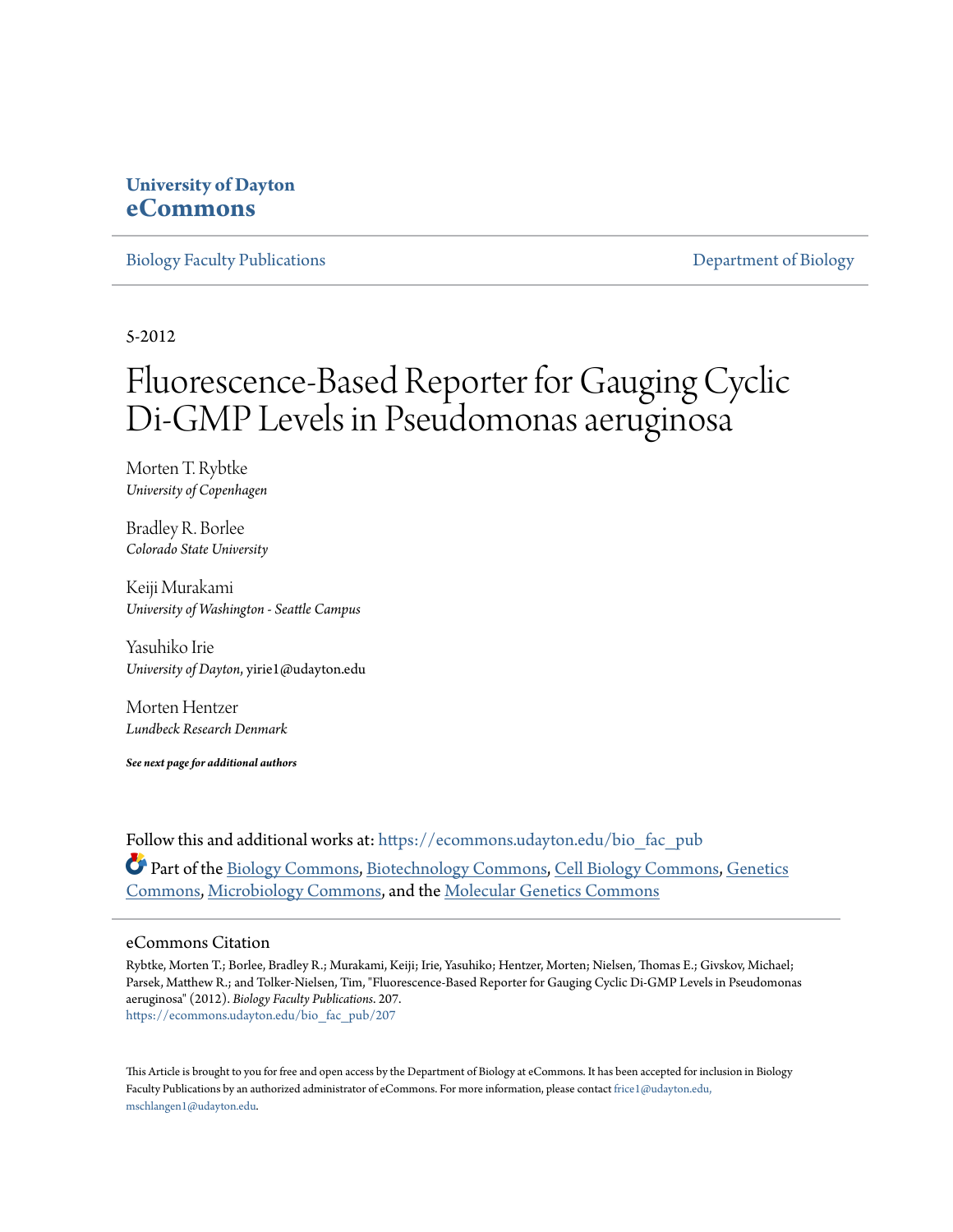#### **Author(s)**

Morten T. Rybtke, Bradley R. Borlee, Keiji Murakami, Yasuhiko Irie, Morten Hentzer, Thomas E. Nielsen, Michael Givskov, Matthew R. Parsek, and Tim Tolker-Nielsen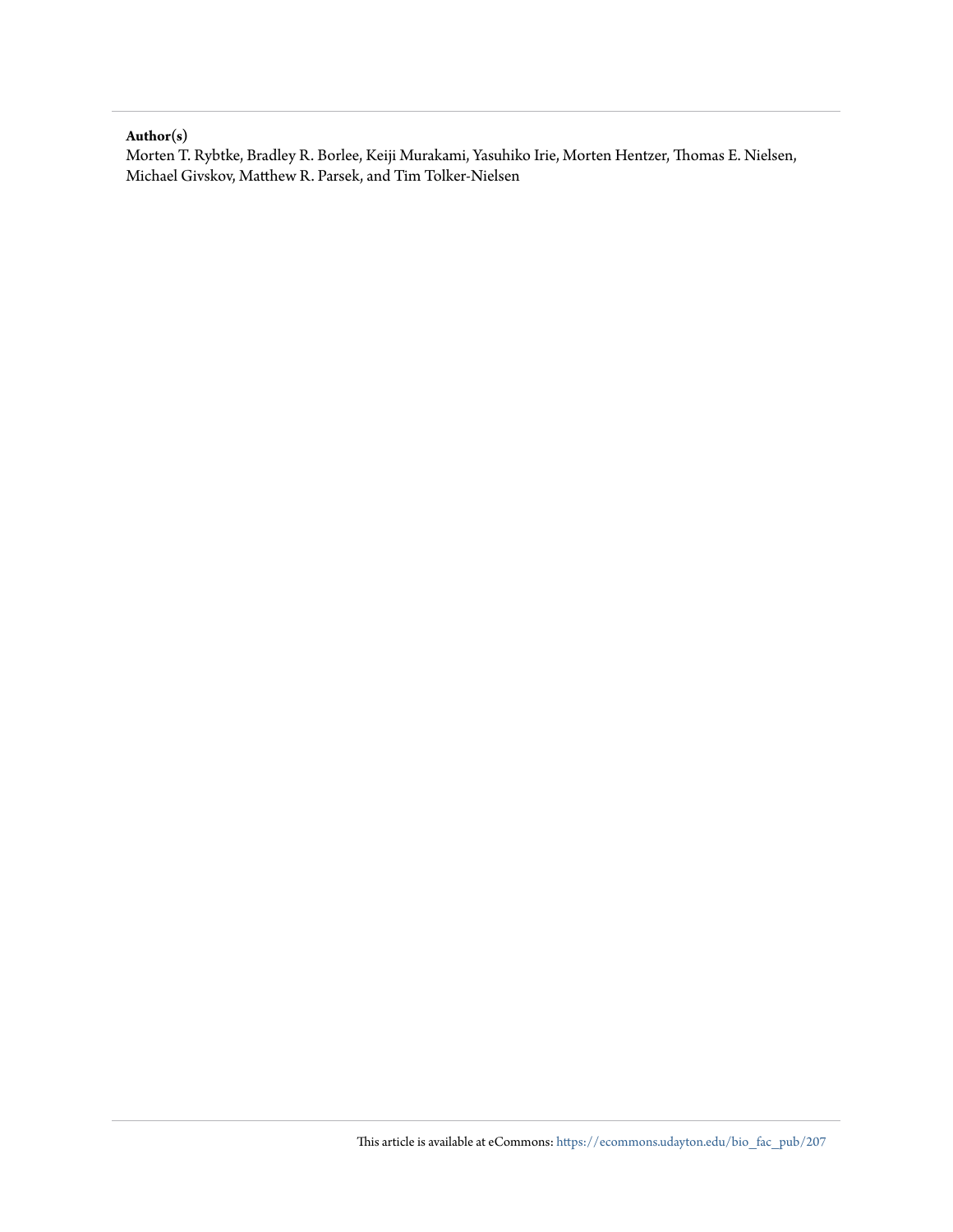

## **Fluorescence-Based Reporter for Gauging Cyclic Di-GMP Levels in** *Pseudomonas aeruginosa*

#### Morten T. Rybtke,<sup>a</sup> Bradley R. Borlee,<sup>b</sup>\* Keiji Murakami,<sup>b</sup> Yasuhiko Irie,<sup>b</sup> Morten Hentzer,<sup>c</sup> Thomas E. Nielsen,<sup>d.e</sup> Michael Givskov,<sup>a.e</sup> **Matthew R. Parsek, <sup>b</sup> and Tim Tolker-Nielsena**

Department of International Health, Immunology and Microbiology, Faculty of Health and Medical Sciences, University of Copenhagen, Copenhagen, Denmark<sup>a</sup>; ; Department of Microbiology, University of Washington, Seattle, Washington, USA<sup>b</sup>; Medicinal Chemistry Research, Lundbeck Research Denmark, Valby, Denmark<sup>c</sup>; Department of Chemistry, Technical University of Denmark, Lyngby, Denmark<sup>d</sup>; and Singapore Centre on Environmental Life Sciences Engineering, Nanyang Technological University, Singapore, Republic of Singapore<sup>6</sup>

**The increased tolerance toward the host immune system and antibiotics displayed by biofilm-forming** *Pseudomonas aeruginosa* **and other bacteria in chronic infections such as cystic fibrosis bronchopneumonia is of major concern. Targeting of biofilm formation is believed to be a key aspect in the development of novel antipathogenic drugs that can augment the effect of classic antibiotics by decreasing antimicrobial tolerance. The second messenger cyclic di-GMP is a positive regulator of biofilm formation, and cyclic di-GMP signaling is now regarded as a potential target for the development of antipathogenic compounds. Here we describe the development of fluorescent monitors that can gauge the cellular level of cyclic di-GMP in** *P. aeruginosa***. We have created cyclic di-GMP level reporters by transcriptionally fusing the cyclic di-GMP-responsive** *cdrA* **promoter to genes encoding green fluorescent protein. We show that the reporter constructs give a fluorescent readout of the intracellular level of cyclic di-GMP in** *P. aeruginosa* **strains with different levels of cyclic di-GMP. Furthermore, we show that the reporters are able to detect increased turnover of cyclic di-GMP mediated by treatment of** *P. aeruginosa* **with the phosphodiesterase inducer nitric oxide. Considering that biofilm formation is a necessity for the subsequent development of a chronic infection and therefore a pathogenicity trait, the reporters display a significant potential for use in the identification of novel antipathogenic compounds targeting cyclic di-GMP signaling, as well as for use in research aiming at understanding the biofilm biology of** *P. aeruginosa***.**

**B**iofilm-forming bacteria are increasingly recognized as a seri-<br>ous problem in a variety of settings, from fouling of pipelines to infections of humans. Biofilms display increased tolerance toward antibiotics and the host immune system, which makes infections caused by them difficult if not impossible to eradicate [\(14\)](#page-10-0). This inadequacy of antibiotics has led researchers to look into new strategies for combating biofilm-based infections. One such strategy is the development of antipathogenic drugs [\(19\)](#page-10-1). The idea behind this strategy is to identify molecular targets that are important to the pathogenicity of the bacteria and to develop drugs that interfere with the actions of the target. Interference with these targets should render the bacteria more susceptible to the action of the immune system and/or antibiotics. The drugs that are developed should not affect growth of the bacteria, making resistance less likely to develop, since no direct selective pressure is exerted by the compounds.

The antipathogenic drug principle has been tested with the opportunistic pathogenic bacterium *Pseudomonas aeruginosa* as a model organism, and proof of concept has been delivered [\(21\)](#page-10-2). This common environmental bacterium exploits weaknesses in immunocompromised individuals and people with cystic fibrosis (CF) to establish infections. In the latter case, the bacterium enters the lungs and establishes a recalcitrant and terminal infection that responds poorly to the actions of the immune system and antibiotic treatment regimens (reviewed in reference [27\)](#page-10-3). This recalcitrance is believed to be a consequence of the bacteria residing in biofilms, which have been shown to shield them from the immune system and increase their tolerance toward antibiotics [\(1,](#page-10-4) [7\)](#page-10-5). The biofilm-forming capability resulting in immune system evasion and antibiotic tolerance should therefore be recognized as a key

target in the development of antipathogenic drugs against *P. aeruginosa*.

Protection from the immune system is thought to occur due to production of biofilm extracellular matrix components [\(35\)](#page-11-0) and rhamnolipid, a cytolytic surfactant [\(1,](#page-10-4) [28\)](#page-10-6). Rhamnolipid and the increased antibiotic tolerance, together with production of other virulence factors imposing damage to the infected tissue, have been shown to be quorum sensing dependent. Consequently, there has been substantial research within the field of developing antipathogenic drugs targeted against the LuxR-type quorumsensing regulator LasR of *P. aeruginosa* [\(8\)](#page-10-7). Screening for these quorum-sensing inhibitors has been aided by the development of genetic tools allowing monitoring of quorum-sensing activity with the aim of identifying compounds that interfere with the quorum-sensing regulators. Fluorescent reporters constructed as quorum-sensing-regulated promoters transcriptionally fused to *gfp* have especially been of great value in the work and have led to identification of potent inhibitors such as brominated furanones and the fungal secondary products penicillic acid and patulin [\(20,](#page-10-8) [21,](#page-10-2) [40\)](#page-11-1).

Received 10 February 2012 Accepted 2 May 2012

Published ahead of print 11 May 2012

Address correspondence to Tim Tolker-Nielsen, ttn@sund.ku.dk.

\* Present address: Bradley R. Borlee, Department of Microbiology, Immunology, and Pathology, Colorado State University, Fort Collins, Colorado, USA.

M.T.R. and B.R.B. contributed equally to this article.

Copyright © 2012, American Society for Microbiology. All Rights Reserved. [doi:10.1128/AEM.00414-12](http://dx.doi.org/10.1128/AEM.00414-12)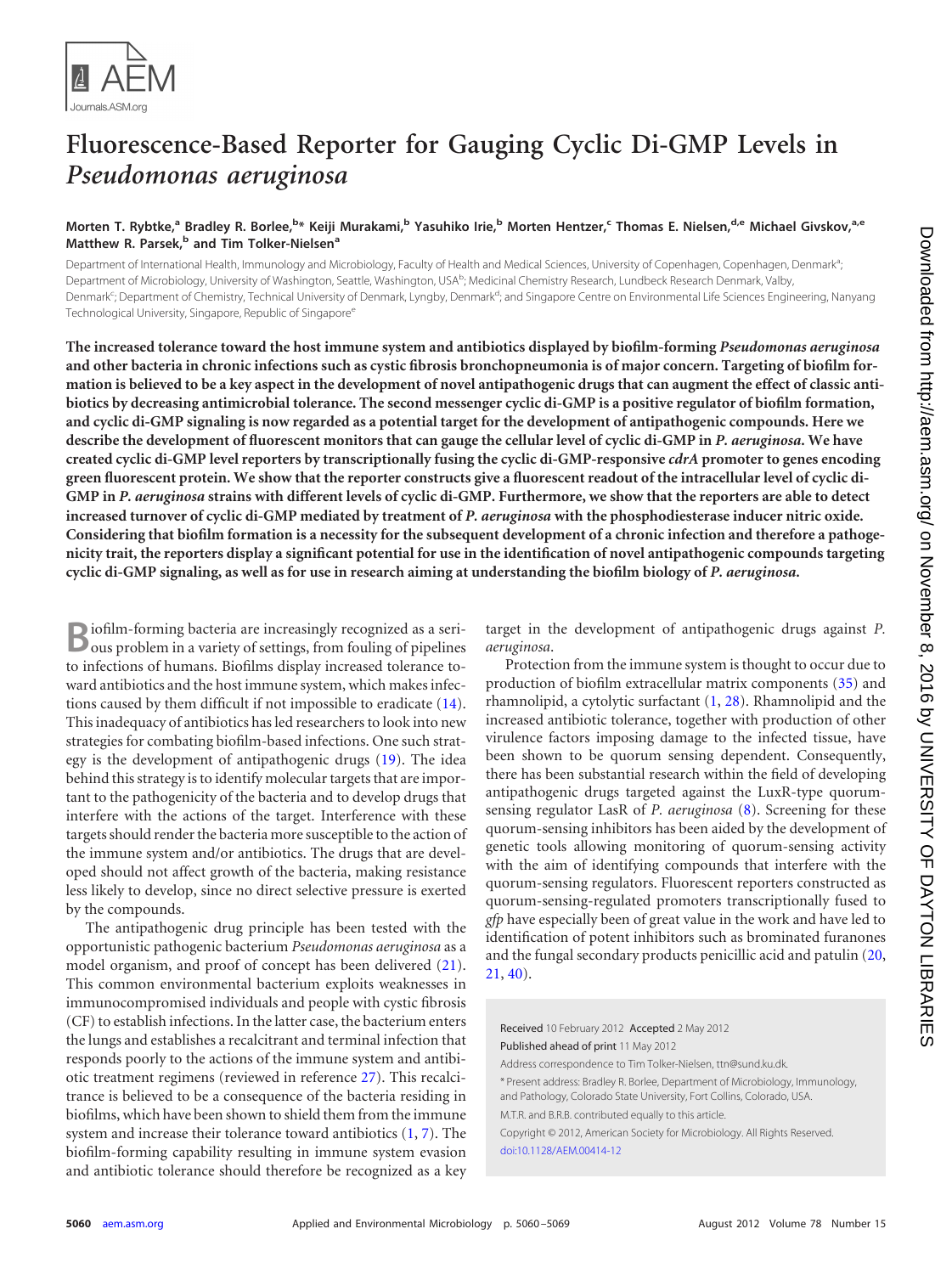Besides quorum sensing, another interesting signaling system, based on the secondary messenger cyclic di-GMP (c-di-GMP), which controls important events in the biofilm developmental life cycle in *P. aeruginosa* and many other bacteria, has recently come to the forefront. The messenger is synthesized by diguanylate cyclases (DGCs) with a characteristic GGDEF domain [\(42\)](#page-11-2) and degraded by phosphodiesterases (PDEs) with characteristic EAL or HD-GYP domains [\(41,](#page-11-3) [43\)](#page-11-4). c-di-GMP transmits a wealth of environmental signals through various effector proteins to positively control biofilm-promoting exopolysaccharide and adhesin expression [\(9,](#page-10-9) [15,](#page-10-10) [17,](#page-10-11) [24,](#page-10-12) [34,](#page-11-5) [45\)](#page-11-6), as well as negatively control flagellum- and type IV pilus-driven motility [\(23,](#page-10-13) [29,](#page-10-14) [36\)](#page-11-7). Evidence has been provided that maintenance of a low level of c-di-GMP prevents biofilm formation and that provoked decreases in the intracellular level of c-di-GMP can induce dispersal of already established biofilms (e.g., see reference [18\)](#page-10-15). These findings suggest that antipathogenic drugs targeting c-di-GMP signaling may be developed either to prevent biofilms from forming during infections or to disperse already established biofilms, making them susceptible to efficient treatment by coadministration of classic antibiotics that show much more potential against planktonic bacteria. A decrease in c-di-GMP levels may be achieved through inhibition of DGCs or activation of PDEs (e.g., see reference [6\)](#page-10-16). Furthermore, signaling could be disrupted by inhibiting the activity of effector proteins without changing the c-di-GMP level itself.

To efficiently screen for antipathogenic drug candidates that target c-di-GMP metabolism, a valuable tool would be a reporter of the intracellular levels of c-di-GMP that functions in a manner similar to that of the previously mentioned monitors of quorum sensing. We have created two series of c-di-GMP reporters by transcriptionally fusing a c-di-GMP-responsive promoter to genes encoding green fluorescent protein (GFP). Although the two reporter series were independently constructed, one at the University of Copenhagen, Copenhagen, Denmark, and the other at the University of Washington, Seattle, WA, we publish the information about them jointly in this paper. We show that the reporter constructs are able to provide a fluorescent readout of the intracellular level of c-di-GMP in *P. aeruginosa*, distinguishing strains with different levels of c-di-GMP. Furthermore, we show that the reporters are able to identify compounds that reduce the intracellular level of c-di-GMP in *P. aeruginosa*.

#### **MATERIALS AND METHODS**

**Bacterial strains and growth conditions.** The strains and plasmids used in the study are listed in [Table 1.](#page-4-0) *Escherichia coli* strains were routinely grown in LB medium and on LB agar at 37°C. *P. aeruginosa* strains were grown in LB medium or ABTG+casA minimal medium (AB medium of Clark and Maaløe [\[12\]](#page-10-17) supplemented with 2.5 mg thiamine liter $^{-1}$ , 0.5% [wt/vol] glucose and 0.5% [wt/vol] Casamino Acids) and on LB agar or ABTC agar (AB medium supplemented with 2.5 mg thiamine liter $^{-1}$  and 10 mM citrate) at 37°C. For the c-di-GMP measurements, *P. aeruginosa* strains were grown in VBMM [\(25\)](#page-10-18). Antibiotics were supplied where necessary at the following concentrations: for *E. coli*, 100  $\mu$ g ampicillin ml<sup>-1</sup>, 15  $\mu$ g gentamicin ml<sup>-1</sup>, 35  $\mu$ g kanamycin ml<sup>-1</sup>, and 6  $\mu$ g chloramphenicol ml<sup>-1</sup>; for *P. aeruginosa*, 60  $\mu$ g gentamicin ml<sup>-1</sup> and 200  $\mu$ g carbeni- $\text{cillin ml}^{-1}$ .

**Construction of Copenhagen c-di-GMP reporter plasmids.** Construction of reporter plasmids was conducted using standard molecular cloning techniques and the *E. coli* cloning strain DH5 $\alpha$ . The *cdrA* (*PA4625*) promoter from *P. aeruginosa* PAO1 was amplified using the primers P-cdrA-up-XbaI and P-cdrA-dn-RBSII-SphI (sequences are available upon request), with the latter including the sequence for an optimized ribosomal binding site (RBSII). The amplified promoter was inserted between the XbaI and SphI sites in the empty expression vector pJBA23, creating plasmid pRYB1. The sequences coding for stable GFP (*gfp*) and unstable GFP [*gfp*(ASV), where ASV refers to a peptide tail as described in reference [2\]](#page-10-19) were excised from plasmids pJBA25 and pJBA113, respectively, using SphI and HindIII digestion and inserted between the corresponding sites in pRYB1, creating pRYB1*gfp* and pRYB1*gfp*(ASV). The plasmids were sequenced using primers P-cdrAfwd, P-cdrA-rev, Gfp-seq-int $(+)$ , and Gfp-seq-int $(-)$  to ensure that no mutations were found in the *cdrA* promoter, the ribosomal binding site, or the GFP genes. To create the final *P. aeruginosa*-compatible reporter plasmids, the reporter cassettes from pRYB1*gfp* and pRYB1*gfp*(ASV) were excised using NotI digestion and inserted in NotI-digested pUCP22-Not and pBK-miniTn7-ΩGm, creating pCdrA::*gfp*<sup>C</sup>/pCdrA::*gfp*(ASV)<sup>C</sup> and pTn7CdrA::gfp<sup>C</sup>/pTn7CdrA::gfp(ASV)<sup>C</sup> (where C represents Copenhagen), respectively. Clones were analyzed by XbaI and BglII restriction analysis to select plasmids that harbored the *cdrA* promoter in the opposite direction than the inherent *lac* promoter found on pUCP22-Not and  $pBK-miniTn7-\Omega Gm$  (pUC19 derived).

**Construction of Seattle c-di-GMP reporter plasmids.** Standard molecular cloning techniques were used in the construction of reporter plasmids in *E. coli* strain DH5α. The plasmid-based reporters pCdrA::*gfp*<sup>S</sup> and pCdrA::*gfp*(ASV)<sup>S</sup> (where S represents Seattle) were constructed by amplifying a region comprising 381 bp upstream of the *cdrA* start codon and 22 bp of the coding sequence using primers PA4625 reporter up and PA4625 reporter down and inserting it into the BamHI sites of the promoterless GFP expression vectors pMH487 and pMH489, respectively. The correct orientation was verified by PCR.

pMH487 and pMH489 were created by inserting an RNase III splice site in XbaI- and SphI-doubly digested pMH305 and pMH391 [\(20\)](#page-10-8), respectively. The insertion deleted an RBS site lying directly upstream of *gfp* in the two vectors. pMH305 was created by inserting a NotIdigested RBSII-gfp(Mut3)-T<sub>0</sub>-T<sub>1</sub> fragment from pJBA25 into NotIdigested pUCP22NotI.

Construction of  $\Delta pel\Delta psl$  and  $\Delta wspF\Delta pel\Delta psl$  background strains. The *pelA*, *pslBCD*, and *wspF* deletions made in *P. aeruginosa* PAO1 to create the background strains for the c-di-GMP reporters were conducted as follows. For the *pelA* and *pslBCD* deletions, the deletion vectors pM-PELA and pMPSL-KO1, respectively, were used. The plasmids were introduced into *P. aeruginosa* PAO1 and derivatives through triparental mating using pRK600 as a helper plasmid to facilitate the conjugal transfer of the plasmids. Conjugants displaying double-crossover events creating the desired gene deletion were directly selected for by plating of conjugation mixtures on ABTC agar plates supplemented with 5% (wt/vol) sucrose and gentamicin. Deletions were verified by colony PCR using the primer pairs pelA-excis-Up/pelA-excis-Dn and pslBCD-Up/pslBCD-Dn for the *pelA* and *pslBCD* deletions, respectively. Untagged mutants were created by Flp-mediated excision of the FRT-Gm-FRT cassette (where FRT is the Flp recombination target and Gm is a gentamicin resistance gene) by introducing pFlp2 into the mutants as described previously [\(25\)](#page-10-18). Untagged mutants were cured for pFlp2 and verified by colony PCR using the aforementioned primer pairs. For the *wspF* deletion, the deletion vector p $\Delta$ wspF was introduced into *P. aeruginosa* by biparental mating and single-crossover conjugants were selected by growth on ABTC agar supplemented with gentamicin. Double-crossover events were promoted by planktonic growth in LB medium without antibiotic selection, and the corresponding mutants were screened for by means of their wrinkly colony morphology. The correct deletion was verified by colony PCR using the primer pair wspF\_fwd and wspF\_rev.

**Construction of** *fleQ* **strain.** The pEX18Gm::*fleQ* deletion vector was constructed in the following way. Overlap extension PCR using the primer pairs fleQ-1s/fleQ-1a and fleQ-2s/fleQ-2a was used to amplify a DNA fragment with a 1,482-bp in-frame deletion of the *fleQ* coding se-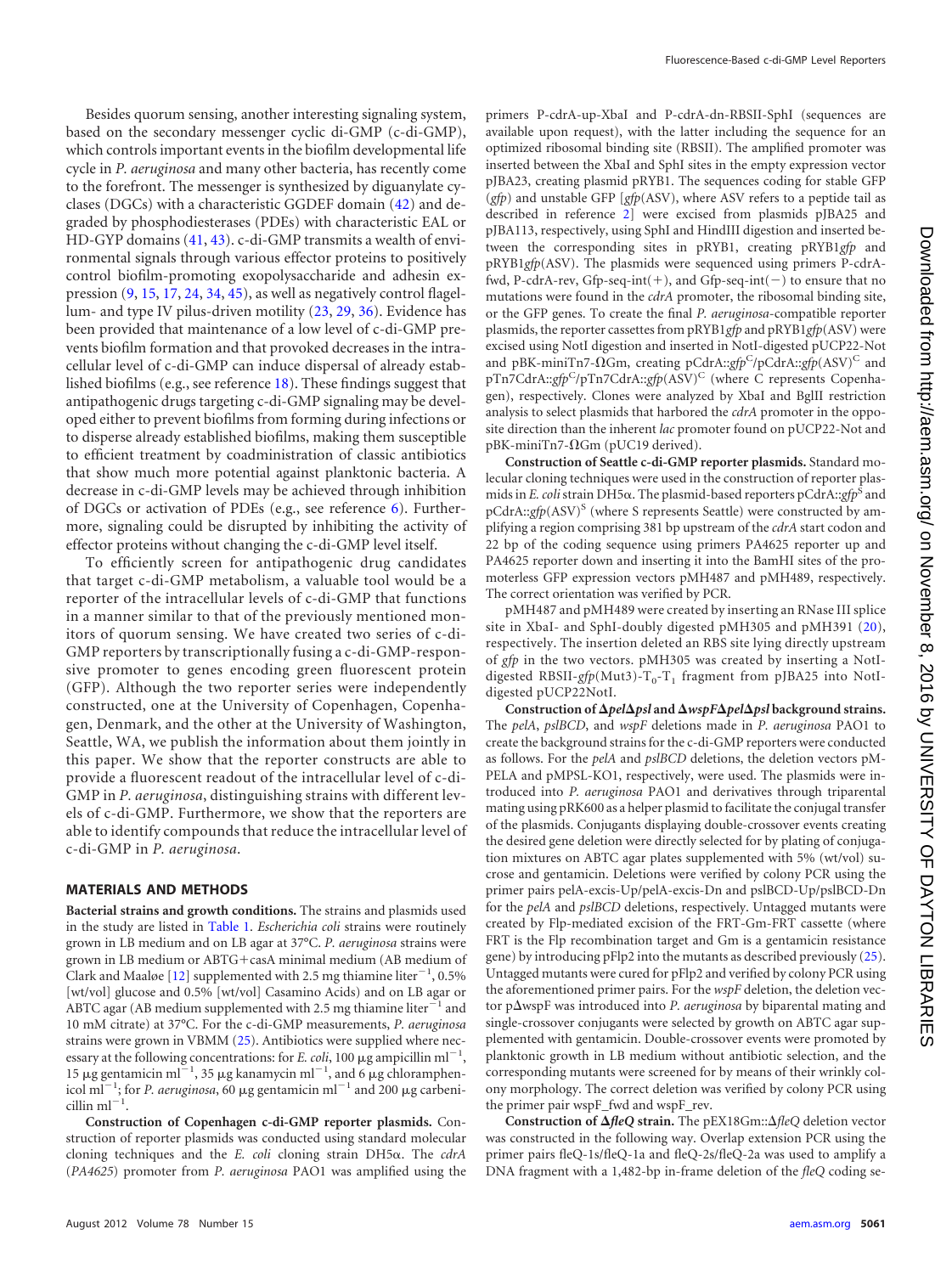#### <span id="page-4-0"></span>**TABLE 1** Strains and plasmids used in the study*<sup>a</sup>*

| Strain or plasmid                                                      | Relevant genotype and/or characteristics                                                                                     | Reference or<br>source  |
|------------------------------------------------------------------------|------------------------------------------------------------------------------------------------------------------------------|-------------------------|
| Strains                                                                |                                                                                                                              |                         |
| P. aeruginosa PAO1                                                     |                                                                                                                              |                         |
| Wild type                                                              |                                                                                                                              | 46                      |
| $\Delta$ pel                                                           | $\Delta$ pelA                                                                                                                | This study              |
| $\Delta$ pel $\Delta$ psl                                              | $\Delta$ pelA $\Delta$ pslBCD                                                                                                | This study              |
| $\Delta wspF$                                                          | $\Delta wspF$                                                                                                                | This study              |
| $\Delta$ wsp $F\Delta$ pel                                             | $\Delta wspF \Delta pelA$                                                                                                    | This study              |
| $\Delta$ wspF $\Delta$ pel $\Delta$ psl                                | $\Delta$ wspF $\Delta$ pelA $\Delta$ pslBCD                                                                                  | This study              |
| $\Delta$ fleQ                                                          | $\Delta$ fleQ                                                                                                                | This study              |
| $\Delta$ pel $\Delta$ psl Tn7CdrA::gfp <sup>C</sup>                    | $\Delta$ pelA $\Delta$ pslBCD mini-Tn7-P <sub>cdrA</sub> -RBSII-gfp(Mut3)-T <sub>0</sub> -T <sub>1</sub>                     | This study              |
| $\Delta$ wspF $\Delta$ pel $\Delta$ psl Tn7CdrA::gfp $\rm{G}$          | $\Delta$ wspF $\Delta$ pelA $\Delta$ pslBCD mini-Tn7-P <sub>cdrA</sub> -RBSII-gfp(Mut3)-T <sub>0</sub> -T <sub>1</sub>       | This study              |
| $\Delta$ pel $\Delta$ psl Tn7CdrA::gfp(ASV) <sup>C</sup>               | $\Delta$ pelA $\Delta$ pslBCD mini-Tn7-P <sub>cdrA</sub> -RBSII-gfp(ASV)-T <sub>0</sub> -T <sub>1</sub>                      | This study              |
| $\Delta$ wspF $\Delta$ pel $\Delta$ psl Tn7CdrA::gfp(ASV) <sup>C</sup> | $\Delta$ wspF $\Delta$ pelA $\Delta$ pslBCD mini-Tn7-P <sub>cdrA</sub> -RBSII-gfp(ASV)-T <sub>0</sub> -T <sub>1</sub>        | This study              |
| $P_{BAD}$ PA1120                                                       | araC- $P_{\text{BAD}}::PA1120$ integrated into the attB site                                                                 | This study              |
| E. coli                                                                |                                                                                                                              |                         |
| $DH5\alpha$                                                            | Classic cloning strain                                                                                                       | Lab collection          |
| $S17-1$ $\lambda$ pir                                                  | Classic cloning and conjugation strain                                                                                       | Lab collection          |
| Plasmids                                                               |                                                                                                                              |                         |
| $p$ JBA23                                                              | $pUC18Not-RBSII-T0-T1 Ampr$                                                                                                  | $\overline{2}$          |
| $p$ JBA25                                                              | Source of $gfp$ (Mut3), Amp <sup>r</sup>                                                                                     | $\overline{2}$          |
| $p$ JBA113                                                             | Source of $gfp$ (ASV), Amp <sup>r</sup>                                                                                      | $\overline{2}$          |
| pUCP22Not                                                              | E. coli-Pseudomonas shuttle vector, Amp <sup>r</sup> Gm <sup>r</sup>                                                         | 22, 48                  |
| $pBK-minTn7-\Omega Gm$                                                 | Mini-Tn7- $\Omega$ Gm delivery vector, Amp <sup>r</sup> Gm <sup>r</sup>                                                      | 32                      |
| pRYB1                                                                  | pUC18Not-P <sub>cdrA</sub> -RBSII-T <sub>0</sub> -T <sub>1</sub> , Amp <sup>r</sup>                                          | This study              |
| pRYB1gfp                                                               | pUC18Not-P <sub>cdrA</sub> -RBSII-gfp(Mut3)-T <sub>0</sub> -T <sub>1</sub> , Amp <sup>r</sup>                                | This study              |
| pRYBlgfp(ASV)                                                          | pUC18Not-P <sub>cdrA</sub> -RBSII-gfp(ASV)-T <sub>0</sub> -T <sub>1</sub> , Amp <sup>r</sup>                                 | This study              |
| $pCdrA::gfp^C$                                                         | pUCP22Not-P <sub>cdrA</sub> -RBSII-gfp(Mut3)-T <sub>0</sub> -T <sub>1</sub> , Amp <sup>r</sup> Gm <sup>r</sup>               | This study              |
| $pCdrA::gfp(ASV)^C$                                                    | pUCP22Not-P <sub>cdrA</sub> -RBSII-gfp(ASV)-T <sub>0</sub> -T <sub>1</sub> , Amp <sup>r</sup> Gm <sup>r</sup>                | This study              |
| $pTn7CdrA::gfpC}$                                                      | mini-Tn7-P <sub>cdrA</sub> -RBSII-gfp(Mut3)-T <sub>0</sub> -T <sub>1</sub> delivery vector, Amp <sup>r</sup> Gm <sup>r</sup> | This study              |
| pTn7CdrA::gfp(ASV) <sup>C</sup>                                        | miniTn7-P <sub>cdrA</sub> -RBSII-gfp(ASV)-T <sub>0</sub> -T <sub>1</sub> delivery vector, Amp <sup>r</sup> Gm <sup>r</sup>   | This study              |
| $p\Delta wspF$                                                         | wspF-knockout vector, Gm <sup>r</sup>                                                                                        | 24                      |
| pMPELA                                                                 | pelA-knockout vector, Amp <sup>r</sup> Gm <sup>r</sup>                                                                       | 45                      |
| pMPSL-KO1                                                              | pslBCD-knockout vector, Amp <sup>r</sup> Gm <sup>r</sup>                                                                     | 31                      |
| pFlp2                                                                  | Source of Flp2 recombinase, Amp <sup>r</sup>                                                                                 | 25                      |
| pUX-BF13                                                               | Plasmid providing Tn7 transposase genes in trans, Amp <sup>r</sup>                                                           | $\overline{\mathbf{4}}$ |
| pRK600                                                                 | Mobilization plasmid for Tn7-tagging of <i>Pseudomonas</i> strains                                                           | 30                      |
| pMH305                                                                 | pUCP22Not-RBSII-gfp(Mut3)-T <sub>0</sub> -T <sub>1</sub> , Amp <sup>r</sup> Gm <sup>r</sup>                                  | This study              |
| pMH391                                                                 | pUCP22Not-RBSII-gfp(ASV)-T <sub>0</sub> -T <sub>1</sub> , Amp <sup>r</sup> Gm <sup>r</sup>                                   | 20                      |
| pMH487                                                                 | pUCP22Not-RNase III-gfp(Mut3)-T <sub>0</sub> -T <sub>1</sub> , Amp <sup>r</sup> Gm <sup>r</sup>                              | This study              |
| pMH489                                                                 | pUCP22Not-RNase III-gfp(ASV)-T <sub>0</sub> -T <sub>1</sub> , Amp <sup>r</sup> Gm <sup>r</sup>                               | This study              |
| pCdrA::gfp <sup>S</sup>                                                | pUCP22Not-P <sub>cdrA</sub> -RBS-CDS-RNaseIII-gfp(Mut3)-T <sub>0</sub> -T <sub>1</sub> , Amp <sup>r</sup> Gm <sup>r</sup>    | This study              |
| $\operatorname{pCdrA::gfp}(\mathrm{ASV})^{\mathrm{S}}$                 | pUCP22Not-P <sub>cdrA</sub> -RBS-CDS-RNase III-gfp(ASV)-T <sub>0</sub> -T <sub>1</sub> , Amp <sup>r</sup> Gm <sup>1</sup>    | This study              |
| pEX18Gm                                                                | Allelic exchange vector, Gm <sup>r</sup>                                                                                     | 25                      |
| pEX18Gm:: ΔfleQ                                                        | fleQ in-frame deletion vector, Gm <sup>r</sup>                                                                               | This study              |
| pJN1120                                                                | Plasmid containing tpbB (PA1120) fused to the arabinose-inducible AraC-P <sub>BAD</sub>                                      | 23                      |
|                                                                        | promoter, Gm <sup>r</sup>                                                                                                    |                         |
| pDONRminiCTX2                                                          | Gateway-compatible mini-CTX2, Tc' Cm'                                                                                        | Joe J. Harrison         |
| pDONRminiCTX2::P <sub>BAD</sub> PA1120                                 | 3.1-kb fragment encoding the <i>araC</i> regulator, <i>araBAD</i> promoter region fused to the                               | This study              |
|                                                                        | DGC tpbB from pJN1120                                                                                                        |                         |

*<sup>a</sup>* See text for details. r, resistant; Amp, ampicillin; Gm, gentamicin; Cm, chloramphenicol; Tc, tetracycline.

quence. The fragment was inserted in the allelic exchange vector pEX18Gm [\(25\)](#page-10-18). pEX18Gm::*fleQ* was introduced in *P. aeruginosa* by *E. coli* S17-1 λpir-mediated biparental mating. The deletion was created using a standard method for two-step allelic exchange as described by Schweizer and Hoang [\(44\)](#page-11-8) and was confirmed by PCR using the primers fleQ-os and fleQ-as flanking the deletion fragment.

**Construction of P<sub>BAD</sub>:***:tpbB* **CTX chromosomal insertion.** The integration plasmid pDONRminiCTX2:: P<sub>BAD</sub>PA1120 was engineered for the conditional expression of the DGC TpbB (PA1120) and inserted into the chromosome to construct the *P. aeruginosa* strain P<sub>BAD</sub>PA1120. PCR was used to amplify from pJN1120 [\(23\)](#page-10-13) a 3.1-kb fragment comprising the  $araC-P<sub>BAD</sub>$  arabinose-inducible expression cassette [\(39\)](#page-11-9) fused to *tpbB*. The PCR primer pair used,  $BBctxP_{BAD}$ ::1120attB1 and  $BBctxP_{BAD}$ :: 1120attB2, contains attb1 and attb2 sites that allow recombination into the pDONRminiCTX2 integration plasmid (Joe Harrison, unpublished) using BP Clonase (Invitrogen), as suggested by the manufacturer. The resulting plasmid was introduced into *P. aeruginosa* by electroporation [\(10\)](#page-10-20), where it integrates into the *attB* locus and the mini-CTX plasmid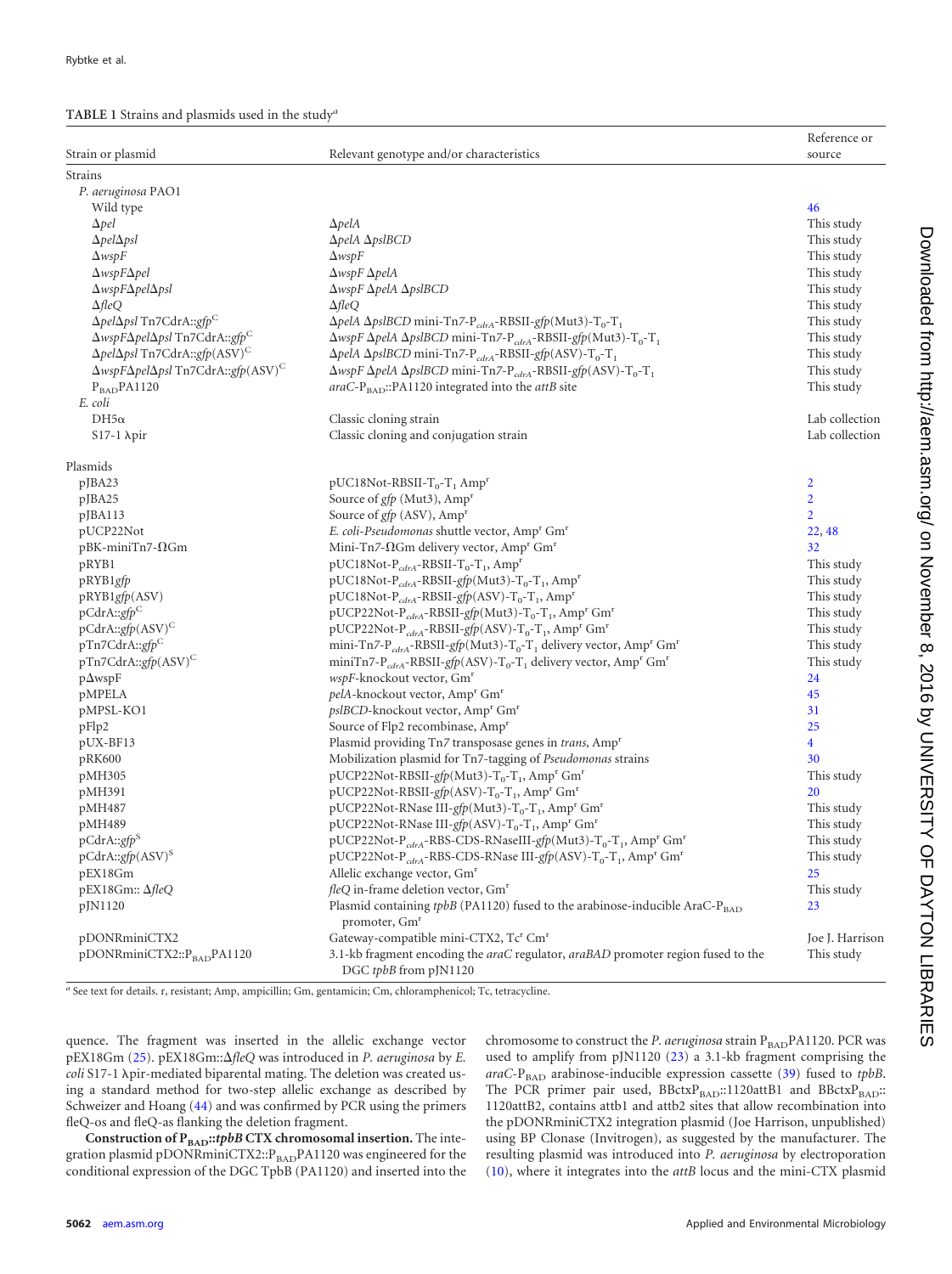backbone is excised upon expression of Flp recombinase via pFLP2, as described by Hoang et al. [\(26\)](#page-10-24).

**Construction of c-di-GMP reporter strains.** The plasmid-based reporters pCdrA::*gfp*<sup>C</sup> and pCdrA::*gfp*(ASV)<sup>C</sup> were introduced into the *P*. *aeruginosa pelpsl* and *pelpslwspF* background strains by means of biparental mating. pCdrA::*gfp*<sup>S</sup> and pCdrA::*gfp*(ASV)<sup>S</sup> were introduced into the background strains by electroporation [\(10\)](#page-10-20). The background strains were tagged with the mini-Tn*7* reporter constructs from pTn7CdrA::*gfp*<sup>C</sup> and pTn7CdrA::*gfp*(ASV)<sup>C</sup> by means of four-parental mating with  $E.$   $\text{coli}$  DH5 $\alpha$  harboring the delivery vectors as donor strains and with *E. coli* strains harboring pUX-BF13 and pRK600 as helper strains.

**Colony morphology and fluorescence intensity analysis.** The colony morphology and fluorescence intensity of the Copenhagen reporter strains were analyzed by streaking the strains on minimal medium plates and growing them for 20 h. The colonies were visualized using a Zeiss LSM710 confocal microscope equipped with a  $\times$ 10 objective, a UV lamp, GFP filter sets, and a monochrome camera. Morphologies were visualized by bright-field microscopy, and fluorescence was visualized by epifluorescence microscopy. Pictures were taken using AxioVision software and combined using a standard graphics program.

**Shake flask-based c-di-GMP reporter assay.** The Copenhagen reporter strains were assayed by growth in shake flasks in the following way. Strains were inoculated from fresh streaks on ABTC agar with gentamicin into a 50-ml shake flask with 15 ml ABTG+casA supplemented with gentamicin. After overnight (ON) growth at 185 rpm, the strains were diluted to an optical density at 600 nm ( $OD<sub>600</sub>$ ) of 0.03 into 100 ml ABTG+casA supplemented with gentamicin in a 250-ml shake flask and grown for an additional 24 h at 185 rpm, with samples for  $OD_{600}$  and fluorescence measurements being withdrawn at regular intervals. Fluorescence was measured as arbitrary fluorescence intensity units (FIU) on a Turner Quantech digital filter fluorometer (Thermo Scientific) using a 490-nm narrow-band excitation filter, a 515-nm sharp-cut emission filter, and the raw fluorescence mode with gain code 11. For the sodium nitroprusside (SNP; Sigma) experiment, 250  $\mu$ M, 31.25  $\mu$ M, 2  $\mu$ M, and 0.25  $\mu$ M final concentrations were made from a stock solution of 50 mM SNP dissolved in Milli-Q water. Shake flasks containing SNP were incubated in the dark due to the light-sensitive nature of SNP.

**Microtiter plate-based c-di-GMP reporter assay.** Microtiter platebased assays with the Copenhagen reporter strains were carried out as follows: ON cultures of the strains were prepared as described above for the shake flask experiments (see above) and diluted to an  $OD_{600}$  of 0.03 in 100-ml shake flasks with 30 ml ABTG+casA supplemented with gentamicin. Growth was measured manually until the  $OD<sub>600</sub>$  reached 0.5, at which point 300  $\mu$ l of the cultures was added to the wells of a black-welled 96-well microtiter plate (Nunc) and incubated in a Victor<sup>2</sup> (Perkin Elmer) plate reader heated to 37°C and set up to measure  $OD_{450}$  and green fluorescence (arbitrary GFP units) every 30 min for approximately 22 h. The plates were shaken in an orbital pattern (3-mm diameter) at normal speed for 10 min before and after each round of measurements to optimize growth. For the SNP experiment, 2-fold serial dilutions starting from 250 M SNP were made from a 50 mM stock of SNP dissolved in Milli-Q water. To maintain the  $OD_{600}$  at 0.5 for the pregrown reporter strains, the cell culture was used to make the serial dilutions.

**Analysis of** *fleQ***regulation and***PA1120* **inductionin Seattle reporter strains.** The activity of the Seattle reporter strains was assayed in the following way. Strains were inoculated from fresh streaks on LB agar supplemented with gentamicin into 16-mm test tubes with 3 ml LB broth supplemented with gentamicin. After growth overnight at 250 rpm, the strains were diluted in triplicate (100  $\mu$ l into 3 ml LB medium supplemented with gentamicin in a 16-mm test tube) and grown to mid-logarithmic growth phase (approximately 2.5 h). Arabinose was also supplemented when indicated at a final concentration of 0.2% (wt/vol) in studies where the conditional expression of the DGC TpbB was evaluated. Samples were concentrated 2 times by centrifugation, and the supernatant was



<span id="page-5-0"></span>**FIG 1** Schematic drawing of the Copenhagen (A) and Seattle (B) c-di-GMP reporter cassettes. (A) The cassette consists of a transcriptional fusion between the promoter from *cdrA* (P*cdrA*) and a gene encoding either stable GFP or unstable GFP (both designated *gfp* in this figure) with an optimized ribosomal binding site (RBSII). The transcriptional fusion is followed by two transcriptional terminators  $(T_0$  and  $T_1$ ). (B) The cassette consists of a transcriptional fusion between the promoter from *cdrA*, including the native RBS and parts of the coding sequence (P*cdrA*-RBS-CDS) and a gene encoding either stable GFP or unstable GFP (*gfp*). The fusion is linked via an RNase III splice site and is followed by two transcriptional terminators  $(T_0$  and  $T_1$ ). In addition, both cassettes have flanking NotI restriction sites and a chloramphenicol resistance gene interspersed between the two terminators (omitted for clarity). Individual elements are not drawn to scale.

removed. Bacterial pellets were suspended in phosphate-buffered saline and aliquoted into a Costar 96-well black clear-bottom microtiter plate (Corning) and measured for fluorescence (excitation  $=$  485 nm, emission  $=$ 535 nm) and optical density (595 nm) using a Tecan GENios plate reader. Data are presented as relative fluorescent units (RFU), which are arbitrary fluorescence intensity units corrected for cell density.

**Nucleotide extraction and quantitative c-di-GMP measurements.** Nucleotides were extracted as previously described  $(13)$ . Briefly, 990  $\mu$ l from a culture grown to mid- to late exponential phase was spiked with 10 ul of 10 mM 2-chloro-AMP (Biolog) as internal standard and immediately treated with 70% perchloric acid (Sigma) to a final concentration of 0.6 M. The pHs of the soluble fractions containing nucleotides were adjusted with  $KHCO<sub>3</sub>$  as previously described [\(23\)](#page-10-13), prior to liquid chromatography-tandem mass spectrometry (LC-MS/MS) measurements of the c-di-GMP levels. The protein-containing precipitates were quantified by the Bradford assay (Bio-Rad) and used to normalize c-di-GMP measurements.

#### **RESULTS**

**Construction of c-di-GMP-responsive reporters.** For construction of the c-di-GMP reporters, we first set out to identify a suitable gene that was highly responsive to fluctuations in the intracellular level of c-di-GMP in *P. aeruginosa*. One gene, *cdrA* (*PA4625*), encoding a large adhesin [\(9\)](#page-10-9) was found to be highly upregulated in response to increased levels of c-di-GMP [\(9,](#page-10-9) [24\)](#page-10-12). We expected the *cdrA* promoter to be a good candidate as part of a transcriptional fusion with *gfp* that could act as a reporter of c-di-GMP levels in *P. aeruginosa*.

The exact location of the *cdrA* promoter, including the  $-35$ ,  $-10$ , and other regulatory sequences, is unknown, so for the Copenhagen reporters, we arbitrarily chose to amplify the region of the genome from 23 to 221 bp upstream of the start codon. The gap between the amplified sequence and the start codon of *cdrA* was used to omit the native ribosomal binding site (RBS) in the reporter constructs. Instead, we used an artificial RBS to enhance translation from the *gfp* mRNA in order to increase the signal related to c-di-GMP-responsive transcription from the promoter.

We created cassettes [\(Fig. 1A\)](#page-5-0) consisting of the *cdrA* promoter fused to the artificial RBS and *gfp*. Because the kinetics of c-di-GMP-induced transcription from the *cdrA* promoter were unknown, we chose to construct fusions encoding either the stable GFP (Mut3) protein or the unstable GFP (ASV) protein [\(2\)](#page-10-19). In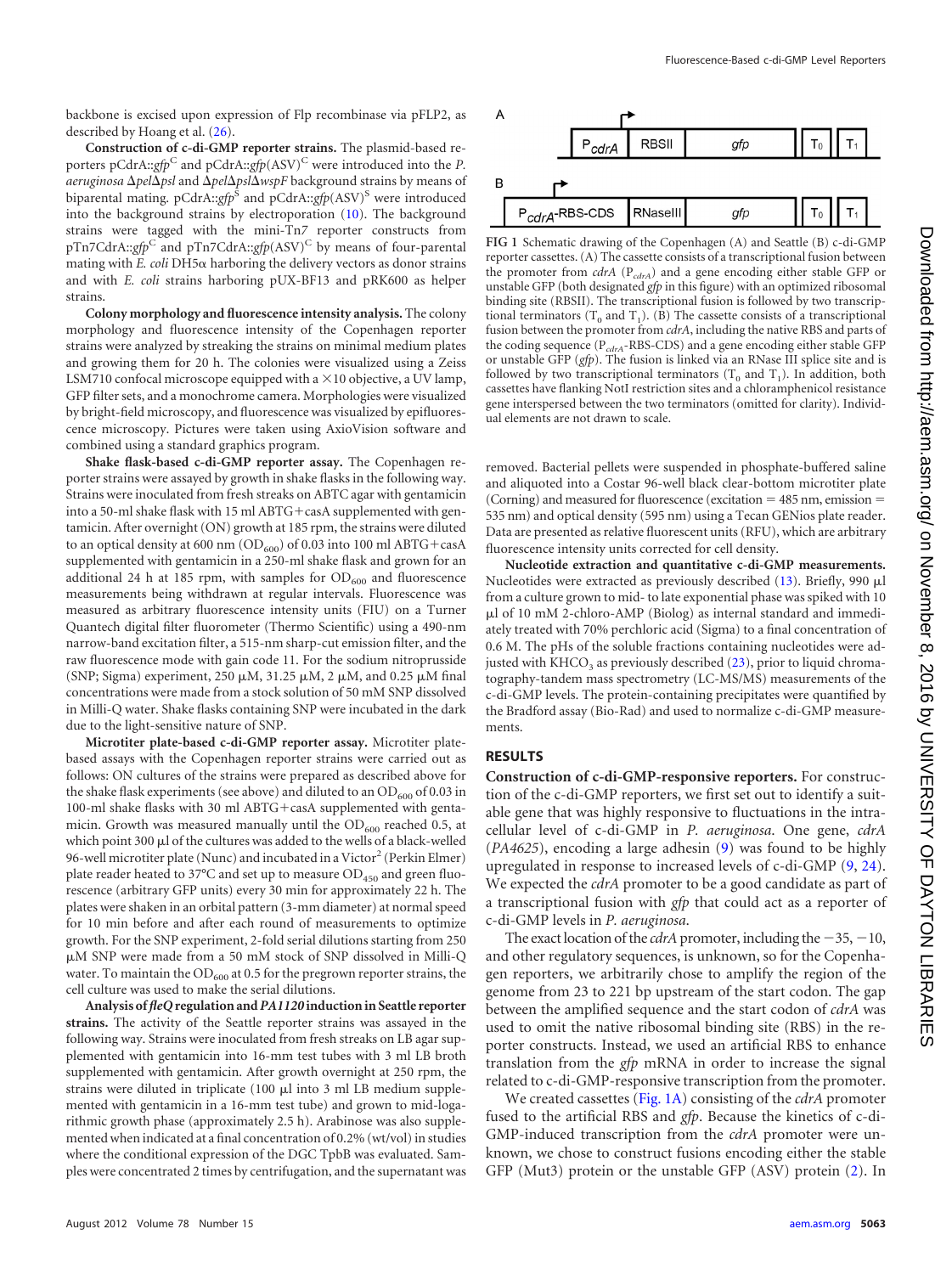

<span id="page-6-0"></span>**FIG 2** Colony morphology (top) and fluorescence intensity (bottom) of the plasmid-based reporter strains. (A) *P. aeruginosa* PAO1 *pelpsl*/pCdrA::*gfp*<sup>C</sup> (normal c-di-GMP level, stable GFP); (B)  $\Delta wspF\Delta pel\Delta psl/pCdrA::gfp^C$  (increased c-di-GMP level, stable GFP); (C)  $\Delta pel\Delta psl/pCdrA::gfp(ASV)^C$  (unstable GFP). (D) ΔwspFΔpelΔpsl/pCdrA::gfp(ASV)<sup>C</sup> (unstable GFP). Shown are 20-h-old colonies.

these constructs, *gfp* is situated at an optimal distance from the RBS to further enhance translation [\(2\)](#page-10-19). In addition, two transcriptional terminators, interspersed by a chloramphenicol resistance gene, are located downstream of *gfp* to efficiently terminate transcription, minimizing unnecessary read-through from RNA polymerase.

 $pUCP22Not$  and  $pBK-miniTn7-QGm$  were used as final destination vectors for the reporter cassettes to create plasmidbased and chromosome-integrated reporters, respectively. pUCP22Not contains a *lac* promoter directly upstream of the multiple-cloning site (MCS), and as *P. aeruginosa* does not contain *lacI*, the promoter allows read-through and expression of *gfp* even in the absence of c-di-GMP, leading to a false signal. Therefore, the pUCP22-Not-based reporters pCdrA::*gfp*<sup>C</sup> and pCdrA::*gfp*(ASV)<sup>C</sup> were constructed such that the inserted cassettes had the coding sequence of *gfp* situated on the complementary strand with regard to the direction of the *lac* promoter. pBK-miniTn7- $\Omega$ Gm is a pUC-based vector that does not replicate in *P. aeruginosa*. It carries a mini-Tn*7* transposon without the transposase genes and allows stable chromosomal tagging at a neutral locus in the genome of *P. aeruginosa* when transposase genes are provided transiently in *trans*.

Two genetic backgrounds were chosen for the reporter constructs, a wild-type *P. aeruginosa* PAO1 strain and an isogenic *wspF* deletion mutant. Deletion of*wspF* results in elevated levels of c-di-GMP in *P. aeruginosa* through the continuous activation of the DGC WspR, a component of the Wsp signal transduction system  $(24)$ . A  $\Delta wspF$  strain containing the c-di-GMP reporter is predicted to have an increased level of fluorescence compared to the wild-type strain and could be used as the target strain for inhibitor screening. Additionally, we deleted the genes *pelA* and *pslBCD* in both the wild-type and *wspF* mutant, resulting in an inability to produce Pel and Psl polysaccharides. Pel and Psl are important parts of the *P. aeruginosa* extracellular matrix during biofilm growth [\(16\)](#page-10-26), and their production is regulated positively by c-di-GMP [\(24,](#page-10-12) [34,](#page-11-5) [45\)](#page-11-6), which results in bacterial aggregation in planktonic culture when c-di-GMP levels are elevated. Aggregation complicates the OD measurements used to monitor growth of bacteria, which is important during identification of inhibitors that are nontoxic to the cells. Therefore, we chose to work with

reporters in the nonaggregating  $\Delta$ *pel*  $\Delta$ *psl* strains. Based on LC-MS/MS measurements, the cellular c-di-GMP content was estimated to be 10.9 (standard deviation [SD], 4.2) and 77.0 (SD, 6.5) pmol c-di-GMP/mg total protein in mid- to late-log-phase cells of strains *pslpel* and *wspFpslpel*, respectively. The *wspF* deletion thus resulted in a 7-fold increase in the cellular level of c-di-GMP.

The Seattle series of c-di-GMP reporters [\(Fig. 1B\)](#page-5-0) was created in a fashion similar to that for the Copenhagen reporters. The reporters were based on the plasmids pMH487 and pMH489 harboring promoterless genes encoding stable and unstable variants of *gfp*, respectively. Both plasmids harbor an RNase III splice site directly upstream of *gfp*. To regulate the expression of the *gfp* variants, the *cdrA* promoter and part of the coding sequence were inserted in front of the GFP genes, thereby creating pCdrA::*gfp*<sup>S</sup> and pCdrA::gfp(ASV)<sup>S</sup>.

**The c-di-GMP reporters respond to the cellular levels of c-di-GMP.** The ability of the c-di-GMP reporters to fluoresce in accordance with c-di-GMP levels was visualized by epifluorescence microscopy of 1-day-old colonies on minimal medium. Comparing the plasmid-based to the chromosome-integrated reporters, it became clear that the latter were not suited for the intended screening purposes due to a low level of fluorescence (data not shown). We decided to use plasmid-based reporters for the further development of screening assays. The *wspF* mutant harboring elevated levels of c-di-GMP displayed the brightest colonies, indicating that the fluorescence intensity of the reporters is indeed correlated with the intracellular level of c-di-GMP, as hypothesized [\(Fig. 2\)](#page-6-0). In addition, the fluorescence intensity pictures showed that the reporters with unstable GFP fluoresced less than the reporters with stable GFP, confirming the temporal instability of GFP (ASV) [\(Fig. 2\)](#page-6-0).

A previous study by Hickman and Harwood [\(23\)](#page-10-13) indicated that transcription of the *cdrA* gene is repressed by the transcriptional regulator FleQ in *P. aeruginosa* and that c-di-GMP can bind to the FleQ regulator and cause derepression, releasing FleQ from the promoter. The reporters were placed in a *fleQ* strain and in a *wspF* strain to investigate if this regulatory pattern could be observed for our reporters as well. We found that the  $\Delta f \, le \, Q$  strain with the reporter displayed a significantly higher level of fluores-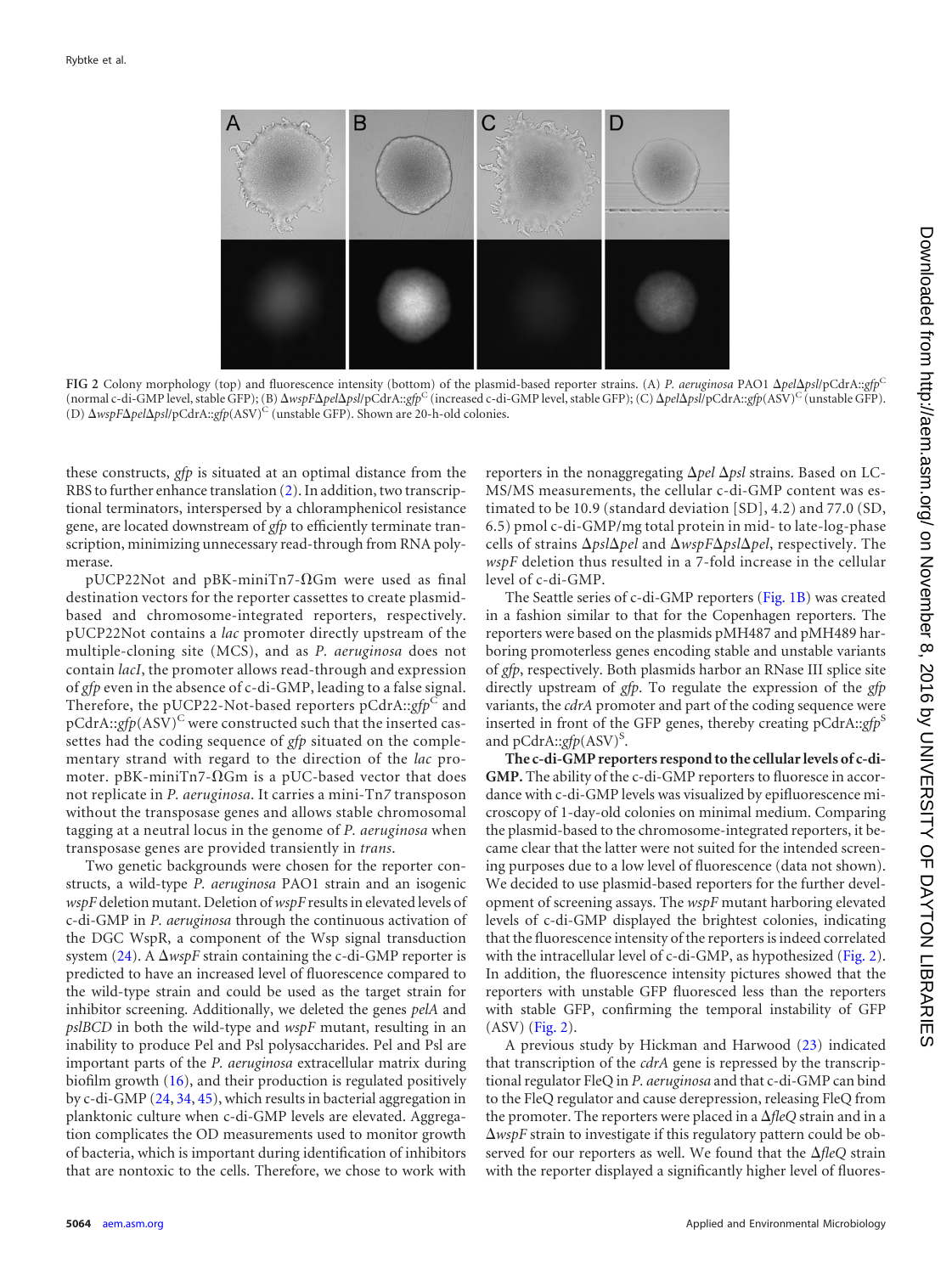

<span id="page-7-0"></span>FIG 3 Fluorescence from *P. aeruginosa* PAO1/pCdrA::gfp(ASV)<sup>S</sup>, ΔfleQ/ pCdrA::gfp(ASV)<sup>S</sup>,  $\Delta$ *wspF* $\Delta$ *pel* $\Delta$ *psl/pCdrA::gfp*(ASV)<sup>S</sup>, and vector controls (VC). RFU values are arbitrary fluorescence intensity units corrected for cell density. Results are averages of triplicate measurements on test tube cultures in mid-log growth phase.

cence than the wild-type with the reporter, indicating that the regulation of the reporter constructs works as anticipated [\(Fig. 3\)](#page-7-0). The level of fluorescence of the  $\Delta wspF$  strain with the reporter was comparable to that seen for the  $\Delta f \neq Q$  strain with the reporter, indicating that the level of c-di-GMP present in the  $\Delta wspF$  strain results in comparable derepression of the FleQ-regulated *cdrA* promoter activity.

**Development of screening assays.** To determine the kinetics of *gfp* transcription from the *cdrA* promoter, the reporters were grown in shake flasks and monitored for growth and fluorescence. [Figure 4A](#page-7-1) shows that transcription from the *cdrA* promoter is related to the high levels of c-di-GMP induced during the early stationary growth phase and then kept at a constant high level over time.

To efficiently screen for compounds affecting the c-di-GMP level in *P. aeruginosa*, we developed a microtiter plate-based setup which allows screening of several compounds simultaneously. We grew dilutions of outgrown cultures in shake flasks until they reached the mid-logarithmic growth phase, after which they were transferred undiluted to a microtiter plate and incubated in a plate reader. As shown in [Fig. 4B,](#page-7-1) the fluorescent kinetics resembled those seen with the shake flask setup, making the assay suitable for screening purposes.

As seen in [Fig. 4,](#page-7-1) the unstable GFP (ASV) resulted in a lower ratio between strain  $\Delta$ *wspF* $\Delta$ *pel* $\Delta$ *psl* and strain  $\Delta$ *pel* $\Delta$ *psl* than was the case with the strains containing the stable GFP (Mut3). Consequently, to maximize the signal-to-noise level, the strains containing the stable GFP would be preferred for screening purposes. It is also evident from [Fig. 4](#page-7-1) that the high level of fluorescence obtained with the strain *wspFpelpsl* background will be better suited for screening purposes than the low level of fluorescence obtained with the strain  $\Delta pe \Delta psl$  background. The strain *P*. *aeruginosa* ΔwspFΔpelΔpsl/pCdrA::*gfp* would therefore be preferred for screening in our setup.



<span id="page-7-1"></span>**FIG 4** Test of the plasmid-based reporter strains in shake flasks (A) and microtiter plates (B). (Left) Growth measurements; (right) fluorescence measurements. Results are representative of three independent experiments. ■, P. aeruginosa PAO1  $\Delta pel\Delta psl/pCdrA::gfp<sup>C</sup>$  (normal c-di-GMP level, stable GFP); ▲, *wspFpelpsl*/pCdrA::*gfp*<sup>C</sup> (increased c-di-GMP level, stable GFP); , *pelpsl*/pCdrA::*gfp*(ASV)C (unstable GFP); o, *wspFpelpsl*/pCdrA::*gfp*(ASV)C (unstable GFP).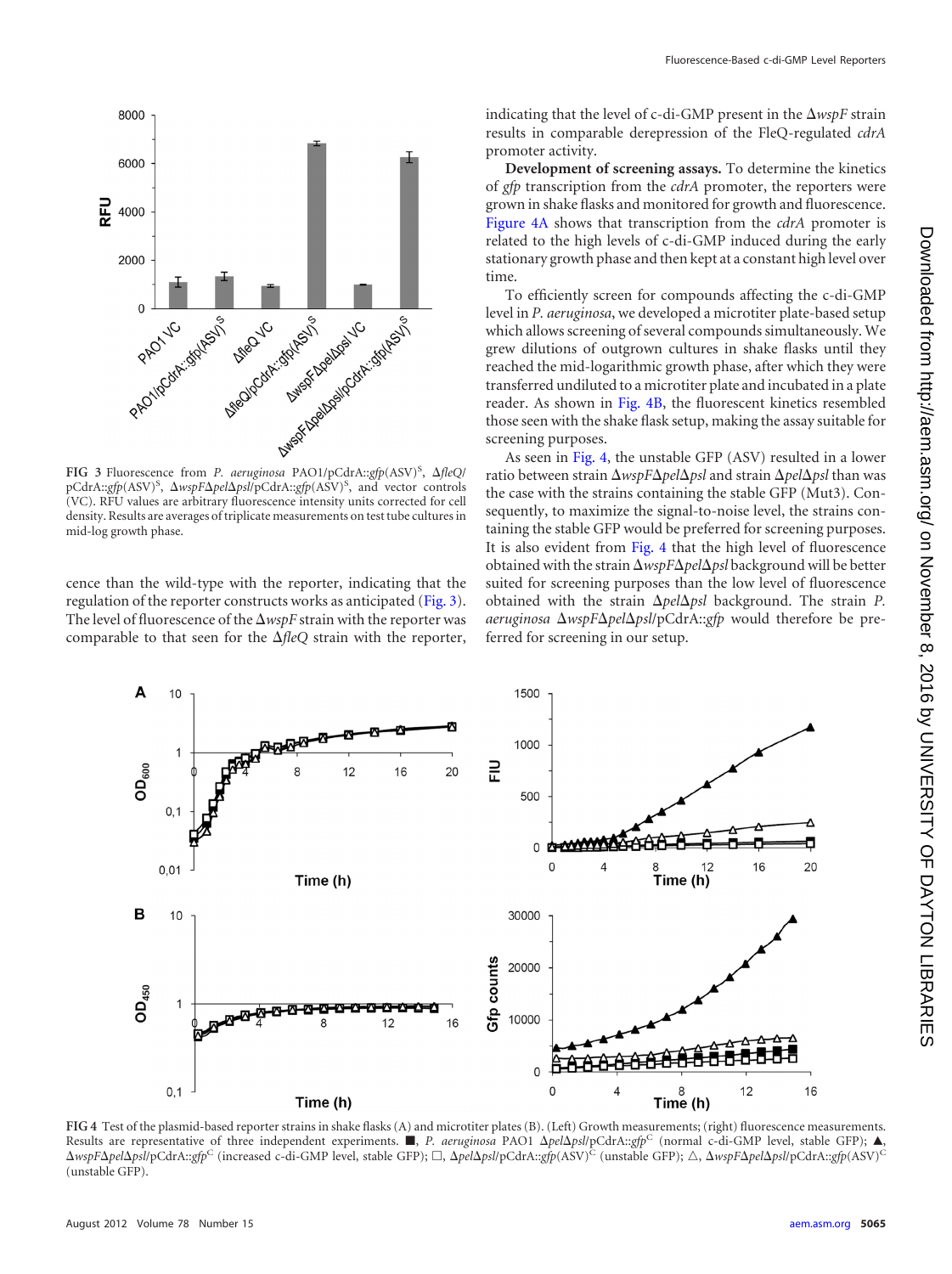

<span id="page-8-0"></span>**FIG 5** Treatment of *P. aeruginosa* PAO1 *wspFpelpsl*/pCdrA::*gfp*<sup>C</sup> with SNP in microtiter plates (A) and shake flasks (B). (Left) Growth measurements; (right) fluorescence measurements. Results are based on the Copenhagen group of reporters and are representative of three independent experiments.  $\blacklozenge$ , 250 µM  $\mathrm{SNP};$   $\,$ , 125  $\mu\mathrm{M};$   $\,$   $\mathrm{G}$ , 62.5  $\mu\mathrm{M};$   $\Diamond$ , 31.25  $\mu\mathrm{M}$  SNP;  $\Diamond$ , 15.63  $\mu\mathrm{M}$  SNP;  $\bigtriangleup$ , 7.81  $\mu\mathrm{M}$  SNP;  $\bigcirc$ , 3.91  $\mu\mathrm{M}$  SNP;  $\bigcirc$ , 1.95  $\mu\mathrm{M}$  SNP;  $\bigcirc$ , 0.977  $\mu\mathrm{M}$  SNP;  $\bullet$ , 0.244  $\mu$ M;  $\Diamond$ , 0.122  $\mu$ M SNP;  $\blacksquare$ , 0  $\mu$ M SNP (untreated).

**Proof of concept.** We subsequently wanted to establish proof of concept that the reporter strain can be used to monitor druginduced changes in the intracellular level of c-di-GMP. To this end, we treated the *P. aeruginosa*  $\Delta$ *wspF* $\Delta$ *pel* $\Delta$ *psl*/pCdrA::*gfp*<sup>C</sup> reporter with the compound sodium nitroprusside (SNP). SNP is a nitrogen monoxide (NO)-releasing compound that has been shown to induce dispersal of established *P. aeruginosa* biofilms, evidently by NO induction of a phosphodiesterase, thereby decreasing the intracellular levels of c-di-GMP [\(5,](#page-10-27) [6\)](#page-10-16). Initially, the reporter strain was treated with 2-fold serial dilutions of SNP in the microtiter plate assay [\(Fig. 5A\)](#page-8-0). The treatment showed that over a range of concentrations the compound decreased the fluorescent levels of the reporter without affecting growth, indicating that *cdrA*::*gfp* transcription was reduced as a result of decreased c-di-GMP levels within the bacteria. For a subset of concentrations, the results were verified with the more sensitive shake-flask setup [\(Fig. 5B\)](#page-8-0). There was a direct correlation between the SNP concentration and decrease in fluorescence for all concentrations except the treatment with 250  $\mu$ M SNP. At this high concentration, the level of NO released presumably could impose stresses on the bacteria, resulting in changes in the c-di-GMP metabolism, other than what can be attributed to PDE activation. These results indicate that the reporter can be used to monitor drug-induced changes in c-di-GMP levels.

**Investigating inhibition of different DGCs.** The results described above are based on a *wspF* background strain displaying a high level of fluorescence from our reporters due to the increased level of c-di-GMP stemming from WspR deregulation. However, *P. aeruginosa* contains several active DGCs that can all, presumably, affect cellular levels of c-di-GMP. It was important to deter-

mine if the reporters would respond to increased c-di-GMP levels originating from other DGCs, in addition to WspF, making it possible to test inhibitor candidates against multiple DGCs. To this end, the active DGC TpbB [\(33,](#page-11-14) [47\)](#page-11-15) was cloned under the control of the arabinose-inducible promoter AraC- $P_{\text{BAD}}$ , allowing conditional expression upon arabinose induction, and integrated into the chromosome for these studies. As shown in [Fig. 6,](#page-9-0) overexpression of *tpbB* results in increased fluorescence from the c-di-GMP reporter at levels comparable to those for the  $\Delta wspF$  strain. This result indicates that the reporters can be used to monitor effects on c-di-GMP levels based on the activity of additional DGCs other than WspR.

#### **DISCUSSION**

In the present paper, we have described the development of two similar series of fluorescent reporters that can form the basis for genetic and chemical biology approaches to alteration of the level of c-di-GMP in *P. aeruginosa* and potentially other bacteria as well. The reporters are based on transcriptional fusions between the c-di-GMP-responsive *cdrA* promoter and *gfp*. The *cdrA* promoter was chosen because transcriptome analyses indicate that the level of*cdrA*transcription is regulated by the level of c-di-GMP in the bacteria [\(9,](#page-10-9) [24\)](#page-10-12). Without prior knowledge of the exact location of the regulatory elements within the *cdrA* promoter region, the Copenhagen group of reporters was constructed by amplifying 200 bp upstream of the start codon while at the same time omitting the sequence likely containing the native RBS. With a fusion of the amplified promoter region to *gfp* containing an optimized RBS, we were able to see a clear difference in the fluorescence level in the  $\Delta wspF$  compared to the  $wspF$  wild-type background strain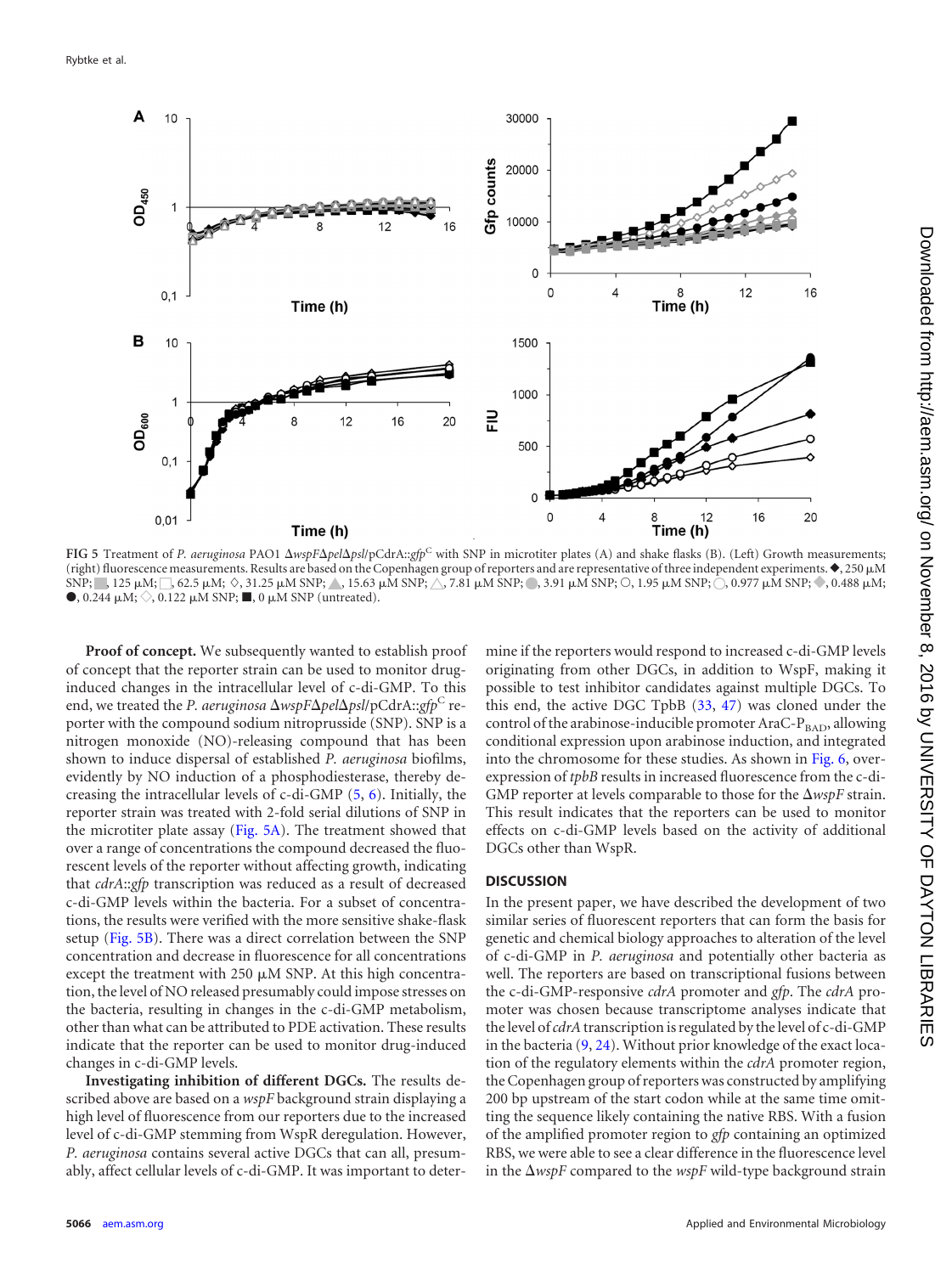

<span id="page-9-0"></span>FIG 6 Fluorescence from *P. aeruginosa* PAO1/pCdrA::gfp(ASV)<sup>S</sup>, ΔwspFΔpel Δpsl/pCdrA::*gfp*(ASV)<sup>S</sup>, Δ*pel*Δps*l P*<sub>BAD</sub>::*tpbB*/pCdrA::*gfp*(ASV)<sup>S</sup>, and vector controls (VC). RFU values are arbitrary fluorescence intensity units corrected for cell density. Results are averages of triplicate measurements on test tube cultures in mid-log growth phase induced with 0.2% L-arabinose.

of *P. aeruginosa*. This difference is attributed to their known difference in internal c-di-GMP levels [\(24\)](#page-10-12), and it was corroborated by LC-MS/MS analyses of the c-di-GMP content in the *pelpsl* and  $\Delta$ *wspF* $\Delta$ *pel* $\Delta$ *psl* background strains used in this study.

The Seattle group of reporters was created by amplifying a larger part of the *cdrA* promoter, including the native RBS and a small part of the coding sequence, and fusing it to promoterless GFP vectors. These reporters responded positively to an increased level of c-di-GMP in the same manner as the Copenhagen reporters, yielding a clear indication that the binding site for the c-di-GMP-responsive regulatory element had been included in both groups of constructs and that they function as expected. The regulatory element was shown to be the transcriptional regulator FleQ, as a *fleQ* mutant harboring a c-di-GMP reporter showed a high fluorescent output similar to that of a*wspF* mutant harboring the c-di-GMP reporter. This result is consistent with previous observations linking c-di-GMP to increased *cdrA* transcription via sequestration of FleQ [\(23\)](#page-10-13). We anticipate that the c-di-GMP level reporters may work in other bacterial species that produce FleQ homologs. It is also likely that the reporters will work in other bacterial species if they are modified so that the *P. aeruginosa fleQ* gene is included in the reporter construct.

Traditionally, measurements of c-di-GMP levels have been made directly on the molecule using thin-layer chromatography or mass spectrometry on cellular extracts. These labor-intensive methods have the advantage of measuring the amount of c-di-GMP directly but are unsuitable for screening purposes. In addition, fluorescence-based measurements of c-di-GMP levels have been described recently. One study utilizes the discovery that thiazole orange fluoresces upon formation of a specific complex with c-di-GMP [\(38\)](#page-11-16). The method requires lysis of the bacteria but is less laborious than the standard methods. However, it is sensitive to the presence of nucleic acids which bind thiazole orange and gives rise to fluorescence. Another method employs a genetically engineered c-di-GMP binding protein fused to two fluorescent proteins at the N and C termini [\(11\)](#page-10-28). Binding of c-di-GMP induces a conformational change that decreases the amount of fluorescence observed due to fluorescence resonance energy transfer (FRET) between the fluorescent proteins. The method itself is ingenious, but the small amount of fluorescence usually obtained via FRET might be less than that required for sufficient sensitivity during screening. In contrast to these methods, we have created a cell-based c-di-GMP-sensitive reporter system similar to the ones employed in the discovery of quorum-sensing inhibitors in *P. aeruginosa*. An analogous approach has also recently been described in *E. coli* [\(3\)](#page-10-29). The approach relies on increased binding of Congo red to cellulose produced by cells in response to elevated levels of c-di-GMP resulting from overexpression of the DGC AdrA. Compared to the present setup, the visual inspection of Congo red binding gives the assay a limited dynamic range less suitable for high-throughput screening where subtle differences in c-di-GMP levels are also of relevance.

The reporters in this study were constructed using both stable and unstable GFP and were made plasmid based or transposon integrated. From the epifluorescence microscope observations, it became clear that the plasmid-based reporters, as expected, showed the highest level of fluorescence and were best suited for screening purposes. In addition, testing of the plasmid-based reporter strains showed that the use of stable GFP gave adequate fluorescence levels, making the plasmid-based reporter with stable GFP the reporter of choice in the screening for compounds affecting c-di-GMP metabolism. The other reporter strains could still be employed in later steps of the process. The unstable GFP could be used to monitor the change in c-di-GMP levels during longer periods of growth in flow-cell setups investigating biofilm formation over time. Experiments using these reporters should provide information regarding spatiotemporal expression of *cdrA* in *P. aeruginosa* biofilms and would be valuable in describing the antipathogenic effects of specific compounds that decrease fluorescence from the reporter in the initial screen.

The deletion of *wspF* used to increase the level of c-di-GMP causes increased polysaccharide production and therefore intense clumping of cells grown in liquid culture, making growth monitoring by means of optical density impossible. For correct measurements of growth, the background strains used here carried mutations abolishing polysaccharide production. However, the inability to produce Pel and Psl polysaccharides results in a fluorescent output from the reporters lower than what is seen with polysaccharide-producing strains harboring the reporters (data not shown). This is in accordance with previously published reverse transcription-PCR data on *cdrA* expression showing the same trend [\(9\)](#page-10-9). It thus appears that the presence of polysaccharides somehow affects c-di-GMP metabolism in *P. aeruginosa*.

Besides being able to distinguish the two background strains with different levels of c-di-GMP on the basis of their fluorescent output, it was crucial that the reporter showed sufficient sensitivity to gauge intermediate c-di-GMP levels stemming from changes in the metabolism caused by c-di-GMP level-altering compounds. We tested this by treatment of the c-di-GMP-overproducing reporter strain with the NO-releasing compound SNP. SNP has previously been shown to reduce c-di-GMP levels 2-fold in *P. aeruginosa* at two different  $\mu$ M concentrations [\(6\)](#page-10-16). In our study, we could observe different degrees of changes in the fluorescence output over a range of concentrations, indicating that the reporter was sensitive enough to distinguish small changes in c-di-GMP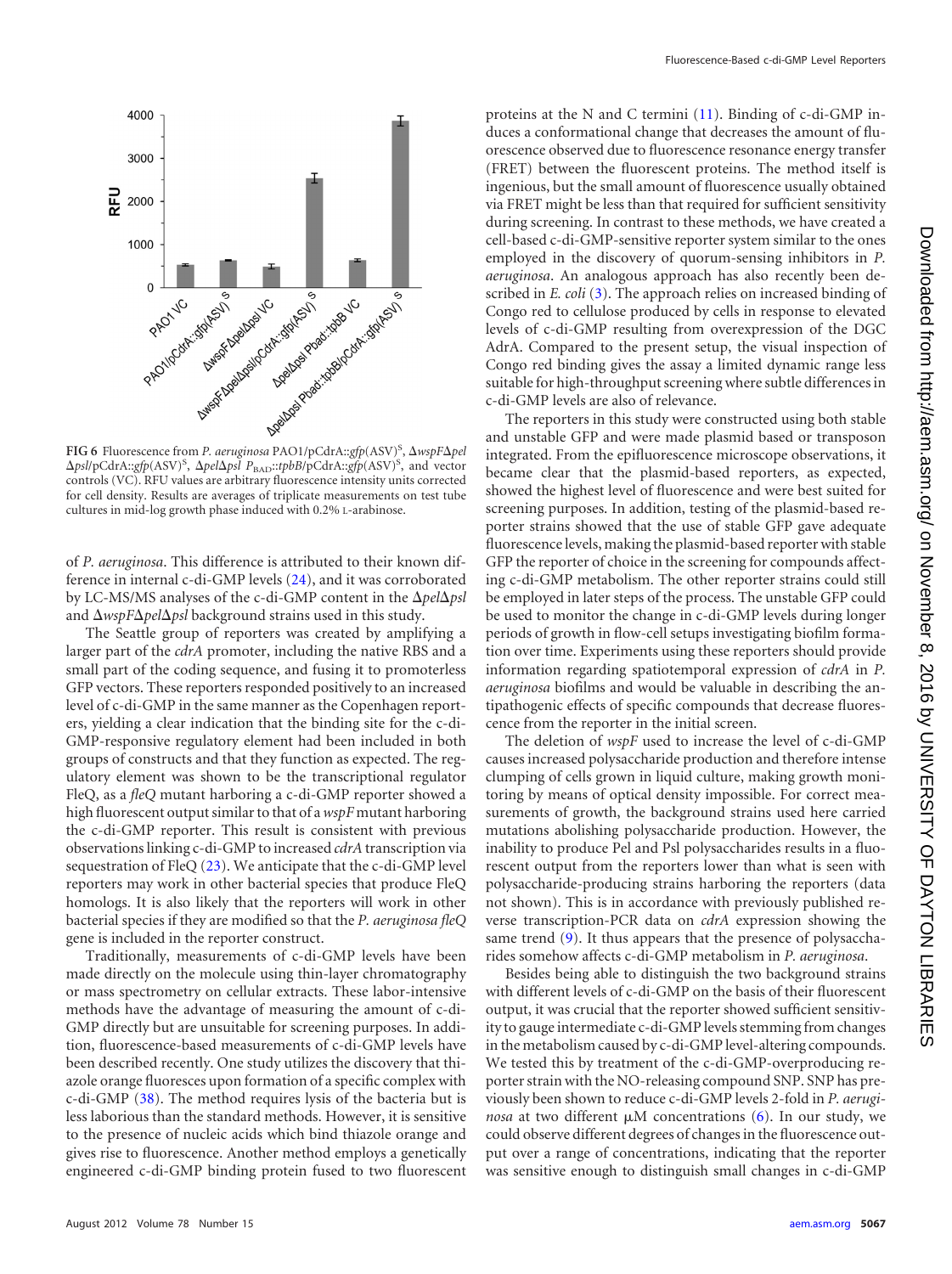levels. Compared to the untreated reporter strain, the total decrease in fluorescence was roughly 2- to 3-fold for the lower concentrations of SNP tested, which is comparable to previous observations for the cellular c-di-GMP levels [\(6\)](#page-10-16).

*P. aeruginosa* contains 33 GGDEF domain proteins (including domains with degenerate motifs) [\(33\)](#page-11-14), of which one-fourth have been found, at present, to be active DGCs [\(24,](#page-10-12) [33,](#page-11-14) [35,](#page-11-0) [36\)](#page-11-7). This has raised the question whether the intracellular pool of c-di-GMP is compartmentalized or global and how the phenotypes related to c-di-GMP signaling are regulated. Recent research shows that the two DGCs RoeA and SadC regulate different aspects of biofilm formation [\(37\)](#page-11-17), indicating that c-di-GMP might be sequestered as local pools that are regulated by distinct DGCs and PDEs. This suggests that potent antipathogenic drugs targeting c-di-GMP production should be able to inhibit several DGCs. This could complicate our choice of working with a reporter background where WspR is the dominating DGC, due to the *wspF* deletion, contributing to the increased level of c-di-GMP. The use of this reporter background to discover DGC inhibitors will likely result in hits that mainly affect WspR. We showed, however, that overexpression of another DGC, TpbB, caused a similar increase in the fluorescent readout from the reporters, indicating that such constructs could favorably be used to test initial drug candidates against several DGCs, determining if they display a broad activity increasing the desired antipathogenic effect.

A comparative analysis of the residues comprising the active site of the different *P. aeruginosa* DGCs shows a high degree of similarity indicating that they share the same conformation and thus should be able to bind the same inhibitor (unpublished analysis). We therefore believe that it will be possible to identify compounds that inhibit several DGCs in *P. aeruginosa* and other bacteria and thus will be suitable leads in the development of potent antipathogenic compounds. In our future work, we will use the constructed reporters in screens for antipathogenic drugs and to obtain knowledge on basic *P. aeruginosa* biofilm biology.

#### **ACKNOWLEDGMENTS**

We thank Bettina Andreasen for help with construction of the Copenhagen group of reporters. Joe J. Harrison is gratefully acknowledged for providing the pDONRminiCTX2 plasmid.

This work was supported by grants from the Danish Strategic Research Council and the Danish Council for Independent Research and by a grant from the Novo Nordisk Foundation. B.R.B. was supported by a Cystic Fibrosis Foundation Research Development Program postdoctoral fellowship.

#### <span id="page-10-4"></span>**REFERENCES**

- 1. **Alhede M, et al.** 2009. Pseudomonas aeruginosa recognizes and responds aggressively to the presence of polymorphonuclear leukocytes. Microbiology **155**:3500 –3508.
- <span id="page-10-19"></span>2. **Andersen JB, et al.** 1998. New unstable variants of green fluorescent protein for studies of transient gene expression in bacteria. Appl. Environ. Microbiol. **64**:2240 –2246.
- <span id="page-10-29"></span>3. **Antoniani D, Bocci P, Maciag A, Raffaelli N, Landini P.** 2010. Monitoring of diguanylate cyclase activity and of cyclic-di-GMP biosynthesis by whole-cell assays suitable for high-throughput screening of biofilm inhibitors. Appl. Microbiol. Biotechnol. **85**:1095–1104.
- <span id="page-10-22"></span>4. **Bao Y, Lies DP, Fu H, Roberts GP.** 1991. An improved Tn7-based system for the single-copy insertion of cloned genes into chromosomes of gramnegative bacteria. Gene **109**:167–168.
- <span id="page-10-27"></span>5. **Barraud N, et al.** 2006. Involvement of nitric oxide in biofilm dispersal of Pseudomonas aeruginosa. J. Bacteriol. **188**:7344 –7353.
- <span id="page-10-16"></span>6. **Barraud N, et al.** 2009. Nitric oxide signaling in Pseudomonas aeruginosa

biofilms mediates phosphodiesterase activity, decreased cyclic di-GMP levels, and enhanced dispersal. J. Bacteriol. **191**:7333–7342.

- <span id="page-10-5"></span>7. **Bjarnsholt T, et al.** 2005. Pseudomonas aeruginosa tolerance to tobramycin, hydrogen peroxide and polymorphonuclear leukocytes is quorum-sensing dependent. Microbiology **151**:373–383.
- <span id="page-10-7"></span>8. **Bjarnsholt T, Tolker-Nielsen T, Hoiby N, Givskov M.** 2010. Interference of Pseudomonas aeruginosa signalling and biofilm formation for infection control. Expert Rev. Mol. Med. **12**:e11.
- <span id="page-10-9"></span>9. **Borlee BR, et al.** 2010. Pseudomonas aeruginosa uses a cyclic-di-GMPregulated adhesin to reinforce the biofilm extracellular matrix. Mol. Microbiol. **75**:827–842.
- <span id="page-10-20"></span>10. **Choi KH, Kumar A, Schweizer HP.** 2006. A 10-min method for preparation of highly electrocompetent Pseudomonas aeruginosa cells: application for DNA fragment transfer between chromosomes and plasmid transformation. J. Microbiol. Methods **64**:391–397.
- <span id="page-10-28"></span>11. **Christen M, et al.** 2010. Asymmetrical distribution of the second messenger c-di-GMP upon bacterial cell division. Science **328**:1295–1297.
- <span id="page-10-17"></span>12. **Clark DJ, Maaløe O.** 1967. DNA replication and the division cycle in *Escherichia coli*. J. Mol. Biol. **23**:99 –112.
- <span id="page-10-25"></span>13. **Colvin KM, et al.** 19 December 2011. The Pel and Psl polysaccharides provide Pseudomonas aeruginosa structural redundancy within the biofilm matrix. Environ. Microbiol. doi:10.1111/j.1462-2920.2011.02657.x.
- <span id="page-10-0"></span>14. **Costerton JW, Stewart PS, Greenberg EP.** 1999. Bacterial biofilms: a common cause of persistent infections. Science **284**:1318 –1322.
- <span id="page-10-10"></span>15. **Fazli M, et al.** 2011. The CRP/FNR family protein Bcam1349 is a c-di-GMP effector that regulates biofilm formation in the respiratory pathogen Burkholderia cenocepacia. Mol. Microbiol. **82**:327–341.
- <span id="page-10-26"></span>16. **Friedman L, Kolter R.** 2004. Two genetic loci produce distinct carbohydrate-rich structural components of the Pseudomonas aeruginosa biofilm matrix. J. Bacteriol. **186**:4457–4465.
- <span id="page-10-11"></span>17. **Gjermansen M, Nilsson M, Yang L, Tolker-Nielsen T.** 2010. Characterization of starvation-induced dispersion in Pseudomonas putida biofilms: genetic elements and molecular mechanisms. Mol. Microbiol. **75**:815– 826.
- <span id="page-10-15"></span>18. **Gjermansen M, Ragas P, Tolker-Nielsen T.** 2006. Proteins with GGDEF and EAL domains regulate Pseudomonas putida biofilm formation and dispersal. FEMS Microbiol. Lett. **265**:215–224.
- <span id="page-10-1"></span>19. **Hentzer M, Givskov M.** 2003. Pharmacological inhibition of quorum sensing for the treatment of chronic bacterial infections. J. Clin. Invest. **112**:1300 –1307.
- <span id="page-10-8"></span>20. **Hentzer M, et al.** 2002. Inhibition of quorum sensing in Pseudomonas aeruginosa biofilm bacteria by a halogenated furanone compound. Microbiology **148**:87–102.
- <span id="page-10-2"></span>21. **Hentzer M, et al.** 2003. Attenuation of Pseudomonas aeruginosa virulence by quorum sensing inhibitors. EMBO J. **22**:3803–3815.
- <span id="page-10-21"></span>22. **Herrero M, de Lorenzo V, Timmis KN.** 1990. Transposon vectors containing non-antibiotic resistance selection markers for cloning and stable chromosomal insertion of foreign genes in gram-negative bacteria. J. Bacteriol. **172**:6557–6567.
- <span id="page-10-13"></span>23. **Hickman JW, Harwood CS.** 2008. Identification of FleQ from Pseudomonas aeruginosa as a c-di-GMP-responsive transcription factor. Mol. Microbiol. **69**:376 –389.
- <span id="page-10-12"></span>24. **Hickman JW, Tifrea DF, Harwood CS.** 2005. A chemosensory system that regulates biofilm formation through modulation of cyclic diguanylate levels. Proc. Natl. Acad. Sci. U. S. A. **102**:14422–14427.
- <span id="page-10-18"></span>25. **Hoang TT, Karkhoff-Schweizer RR, Kutchma AJ, Schweizer HP.** 1998. A broad-host-range Flp-FRT recombination system for site-specific excision of chromosomally-located DNA sequences: application for isolation of unmarked Pseudomonas aeruginosa mutants. Gene **212**:77–86.
- <span id="page-10-24"></span>26. **Hoang TT, Kutchma AJ, Becher A, Schweizer HP.** 2000. Integrationproficient plasmids for Pseudomonas aeruginosa: site-specific integration and use for engineering of reporter and expression strains. Plasmid **43**:59 –72.
- <span id="page-10-3"></span>27. **Hoiby N, Ciofu O, Bjarnsholt T.** 2010. Pseudomonas aeruginosa biofilms in cystic fibrosis. Future Microbiol. **5**:1663–1674.
- <span id="page-10-6"></span>28. **Jensen PO, et al.** 2007. Rapid necrotic killing of polymorphonuclear leukocytes is caused by quorum-sensing-controlled production of rhamnolipid by Pseudomonas aeruginosa. Microbiology **153**:1329 –1338.
- <span id="page-10-14"></span>29. **Kazmierczak BI, Lebron MB, Murray TS.** 2006. Analysis of FimX, a phosphodiesterase that governs twitching motility in Pseudomonas aeruginosa. Mol. Microbiol. **60**:1026 –1043.
- <span id="page-10-23"></span>30. **Kessler B, de Lorenzo V, Timmis KN.** 1992. A general system to integrate lacZ fusions into the chromosomes of gram-negative eubacteria: regula-